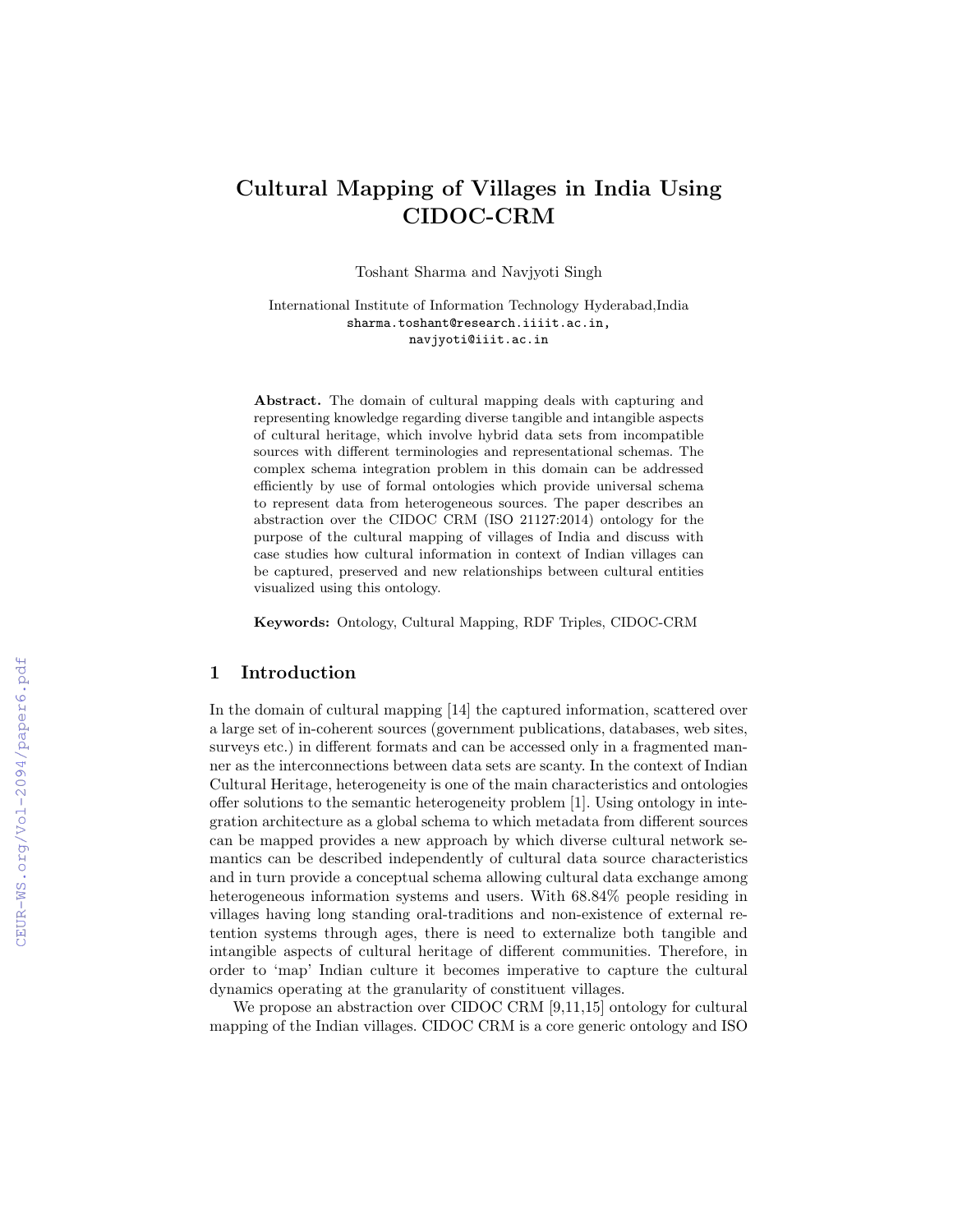standard (ISO 21127) for the semantic integration of cultural information with library, archive and other information [9] but lacks domain specific specializations to better capture, represent different cultural contexts. Acting as the underlying framework, time and again both abstractions and extensions are made to the model [6,8] for knowledge representation in different contexts and sub-domains of cultural heritage. The paper makes the following contributions

- describing an abstraction over CIDOC CRM for specialized purpose of cultural mapping in the context of Indian villages
- providing examples of how information can be modeled with this model
- describing an implementation of the proposed ontology

# 2 Related Work

Doer [2] gives an overview of domain of cultural heritage, schema integration problem in cultural heritage, characteristics of cultural ontologies and reviews CIDOC-CRM, FRBRoo and other core ontologies in the domain. Stephan [15], Crofts et al.[9] describe the definition, structure and pertinence of CIDOC-CRM. Lieto et al. [12] propose to adopt and extend the CIDOC-CRM to describe some of the traits of the contemporary artworks by discussing three examples of an art installation in a museum, a live performance and, a physical modern artwork. The qualitative aspect of addition of 'score' as subclass of 'Design and procedure' is discussed and the class is proposed as an extension. Tan et al.[3] give representation of "Funeral Dance" based on CIDOC-CRM, wherein a domain ontology is created for the domain of funeral dance by modeling the domain in Protege using CIDOC-CRM as the base model. Hu et al.[4] apply the CIDOC Conceptual Reference Model to the construction of the entities and properties of the knowledge ontology of the Pang Wang Festival.

An extension of CIDOC-CRM, for the Invisibilia project, is given by Ng et al.[5] where the notion of performance is proposed for the integration into the ontology. Emphasizing that more specialized vocabularies are necessary, classes of performance activity, performance procedure, instrument, equipment and digital object are proposed for digital preservation purpose of interactive multimedia performances. Theodoridou et al.[6] propose an extension of CIDOC-CRM aimed at modeling the notion of reliability and provenance. By introducing four new specializations of material and immaterial items and six new specializations of events, the proposed extension is used to capture the modeling and the query requirements regarding the provenance of digital objects.

Hernandez et al.[13] describe the initiative for the construction of an ontology that compiles the knowledge around the cultural heritage related to region of Cantabria in Spain by converting unstructured high-quality information prepared by subject matter experts to semantic form employing RDF schema of existing ontologies.

# 3 Ontology Construction Methodology

The methodology involves ontology modularization of the domain and then iterative modeling through example representation. We first modularize the large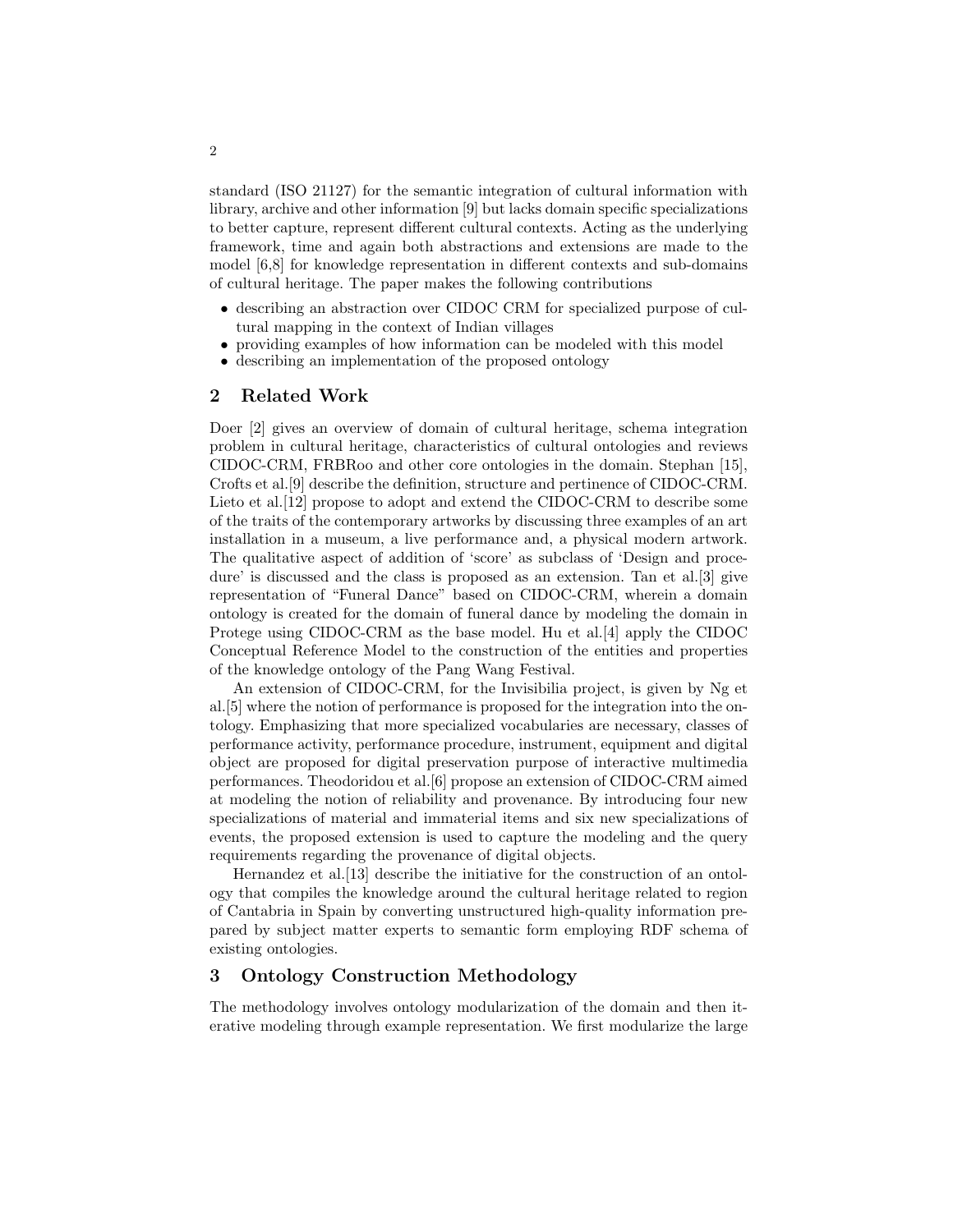domain of cultural mapping in context of Indian villages into small ontologies. To create modularized ontologies we use a normalization approach as proposed by Alan Rector [7]. In this approach each ontology is decomposed into disjoint skeleton taxonomies, which are restricted to simple graphs. These skeleton taxonomies are then integrated with CIDOC CRM, which acts as a common base to which different small branch ontologies are added. The changes to the model generated by mapping and adding skeleton ontologies to CIDOC are made using iterative example modeling in terms of the intermediate ontologies. Continuous ontology evolution form the basis for our iterative ontology modeling approach. Figure 1 depicts the steps carried out, ontology is available publicly at [19].

- Update skeleton Ontology. Based on the example representation in ontology update the skeleton ontology adding classes and properties minimally as necessary and possibly restructuring the class hierarchy to better reflect the knowledge.
- Integration with CIDOC-CRM. The next step is to integrate the smaller skeleton ontologies with the common base ontology i.e. CIDOC. The consistency and correctness of the model is to ensured i.e. disjoint classes can't have common individuals, the properties must exist between the entities which lie in their defined domains and ranges.
- Verification. The final step is verification that the applied changes actually implement what was desired. If the resulting ontology is not satisfactory or contains inconsistencies new changes are implemented into the skeleton ontologies and the process is repeated.

# 4 Extension Description

#### 4.1 Performative Culture

The class performative culture is proposed as an abstraction to encapture the intangible aspects of culture, having spactio-temporal projections that can be expressed through medium of live performance for example music, dance, theatre. As an specialization (subclass) of the class propositional object (E89), this class is limited to cultural entities that have a changing extension in time or in other words have a performance stretched in time associated with them for example individuals belonging to music, theatre, rituals and dance. Figure 2 shows the schema for the class. In order to represent location associated with propositional object using CIDOC-CRM, first an event associated with an individual of that propositional object class is represented and that is linked to a location. Another way of representation is using P67 (refers to) but this does not capture the semantics fully for a statement of form "individual X of performative culture is local to locations l1 and l2". We capture this process through association of location with individual of class performance so as to prevent the loss of information.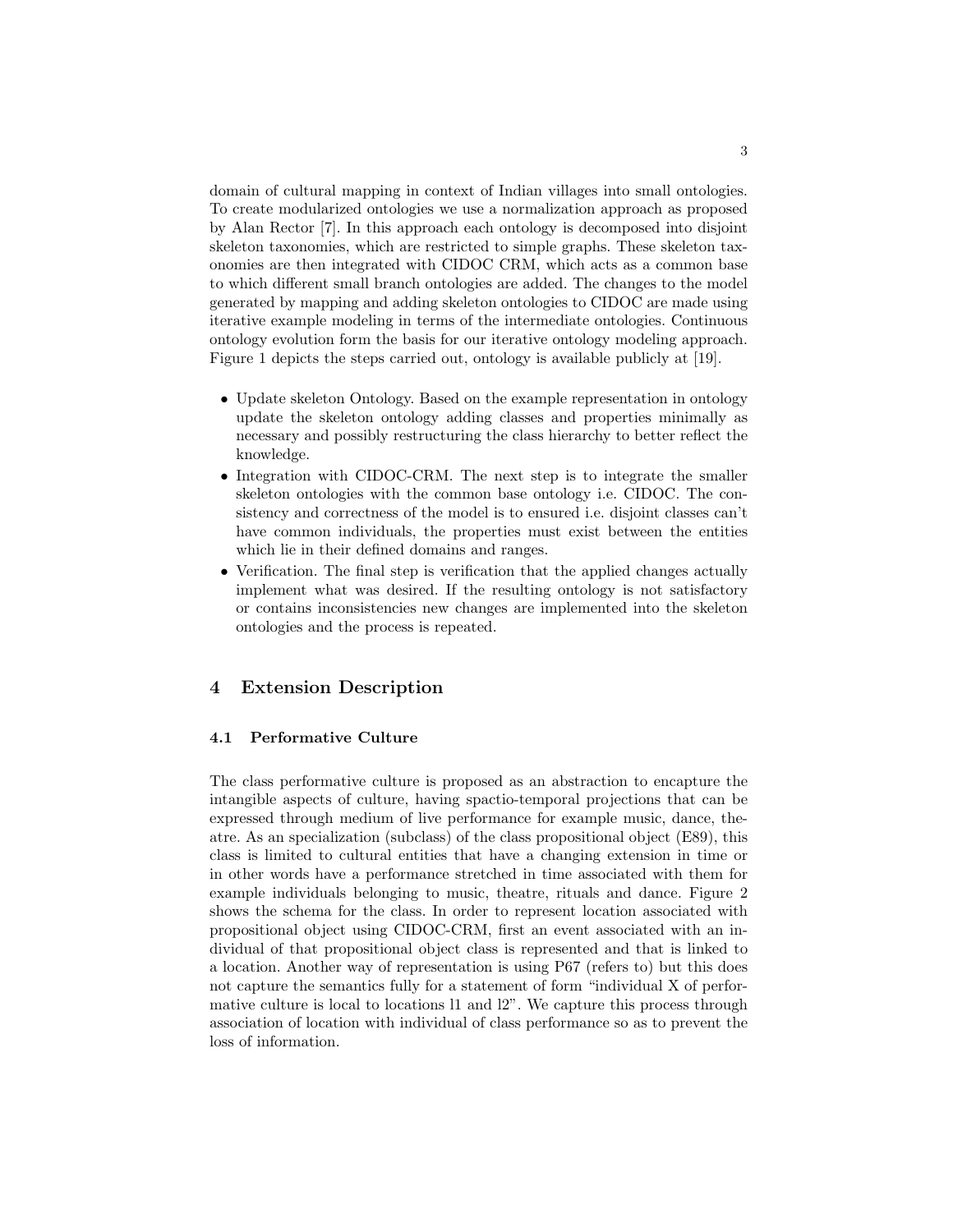

Fig. 1. Performative Culture

#### 4.2 Performance

A relevant extension of cidoc-crm for capturing the performative aspects of the intangible cultural heritage is given by Ng et al.[5] where the notion of performance is proposed for the preservation of multimedia performances. As Lieto et al.[12] point out, a limitation of this contribution, however, is given by the fact that this extension is limited to the exclusive introduction of the class Performance in the ontology, without any specification about the relation that such type of class (and therefore the members of such class) entertain with the other ontological components (actors, roles, processes etc).



Fig. 2. Performance Schema

The performance class proposed by Ng et al. primarily aims at preservation rather than description of the interactive multimedia performance and lacks relationships to capture the cultural dynamics like motivation and context for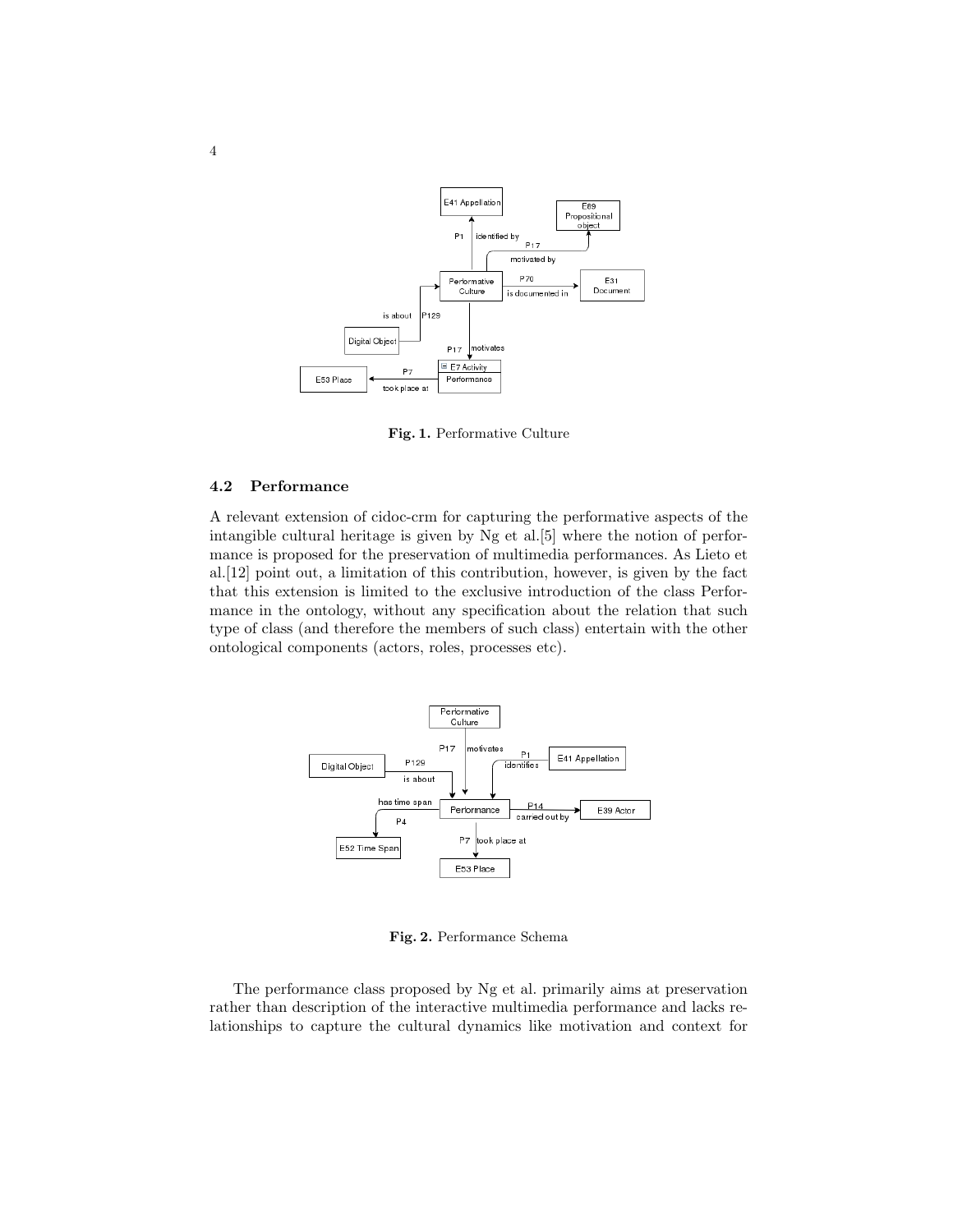performance, historical and literature references in performance active in the performance. We propose class Performance as a temporal construct and a specialization (subclass) of class E7 (activity), the schema is shown in figure 3. Here an object of performative culture motivates(P17) a performance which has associated actors, location and appellation. The performance can also be represented by digital object(P129).

#### 4.3 Tangible Cultural Object

In order to capture the legacy of physical artifacts and aesthetic, historic, or social value associated with them a specialization of E22 (man made object) is proposed. This class comprises tangible cultural entities i.e. physical objects with real boundaries purposely created by human endeavor. The individuals of this class include cultural objects both moveable and stationary like paintings, cuisine, clothing, monuments etc. The individuals of class tangible cultural ob-



Fig. 3. Tangible Cultural Object

ject(TCO) have associated individuals of E39 actors in the contexts of both producer of the cultural object and owner. P105 directly represents the actor holding the rights to the TCO. Property P108 connects TCO to the event production (subclass of E5 Event), P14 further describes the actor who carried out the production event of the TCO. The production event also has an associated time span with it.

#### 4.4 Survey

The class survey, encompasses not only the statistical studies of the size, structure, distribution of populations along with spatial or temporal changes in them but also represents the general methodologies to collect data about different tangible and intangible cultural aspects of an individual village. The class survey is described as a subclass of Design and Procedure. The property P106 links the individuals of class survey to its constituent documents(E31), design and procedures(E29) as individuals of class information objects(E73) which are sub-classes of symbolic object(E90).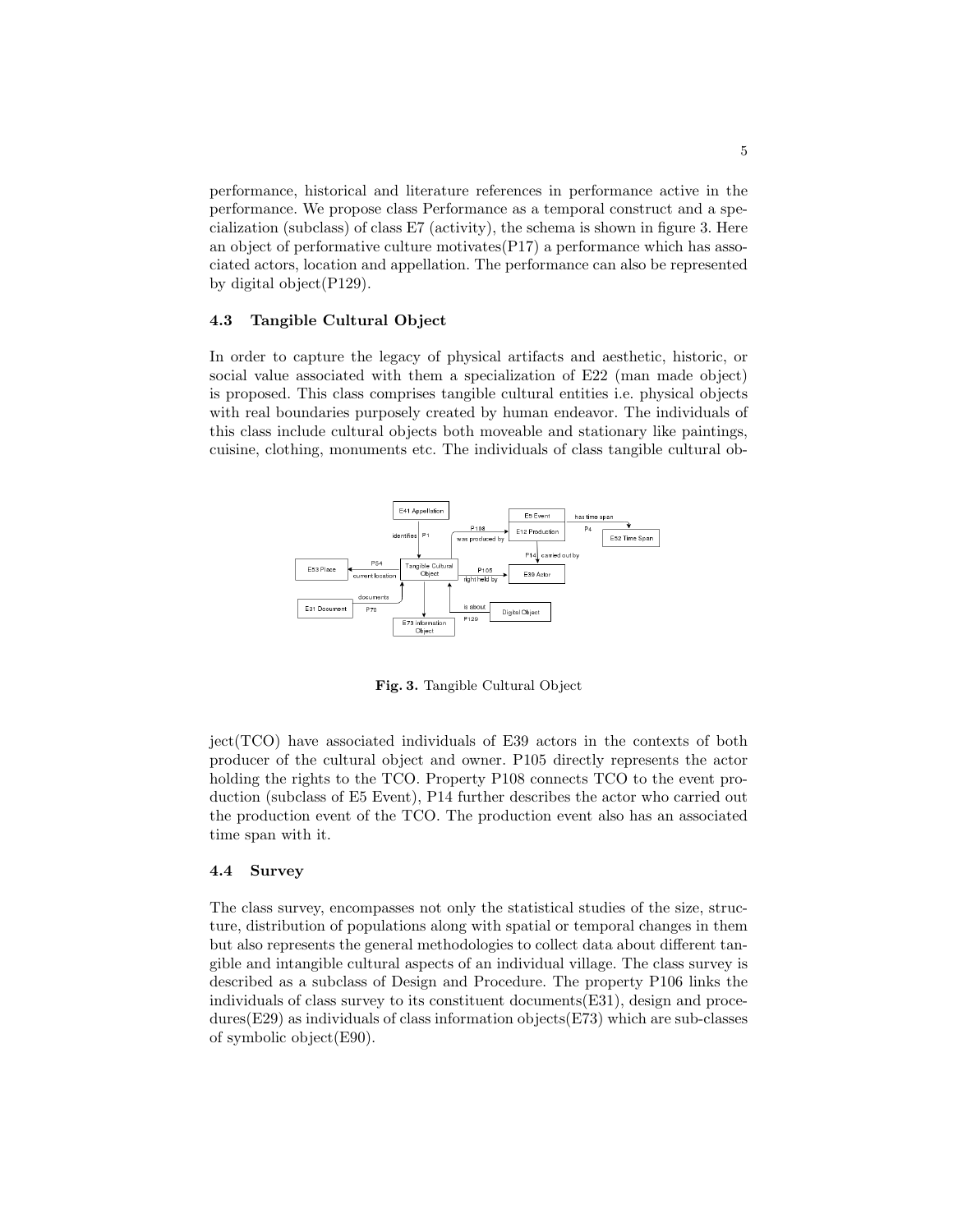

Fig. 4. Example of a Survey Object

#### 4.5 Digital Object

We borrow the specialization 'digital object' of class E73 from Theodoridou et al [6].

#### 4.6 Location Hierarchy

Using P89(contains) we define a hierarchy of subclasses of E53(Place) with E53 containing district containing sub-district containing villages . See[19] for details

## 5 Case Studies

#### 5.1 Importing Census Data

Here we show a case study of importing and representing the demographic census data (Census of India 2001) using the proposed extension. The census of India 2001 contains 55 social, cultural and economic attributes in a relational table all having numerical values for around 628,000 villages of India. Figure 6 shows the schema used to represent the data using the model. To import the census data available in relational form into the ontology, we use Domain Semantics-driven Mapping Generation methodology [10] wherein the mappings are generated from RDB to RDF by incorporating domain semantics that are often implicit or not captured at all in the RDB schema. The census is defined as an individual of class survey, linked by P94 to a creation activity that has associated time span and individual. A set of sub properties of Data property PDN1 is defined to add census data to individuals of class village. Treating a specific village as an individual the attributes from census data are mapped to data properties of the entity village (sub properties of data property PDN1). Each attribute (total 55 of such attributes) defined in the census relational table having an associated numeric value is mapped correspondingly to a data property. The attribute values are stored as the literal values of the data property.

The schema is defined in Jena [16], to import and store the census data into the model we use RDF(resource description framework). The census data is first pre-processed from CSV (comma separated values) text to JSON format. Using this format the villages are first organized into a hierarchical tree like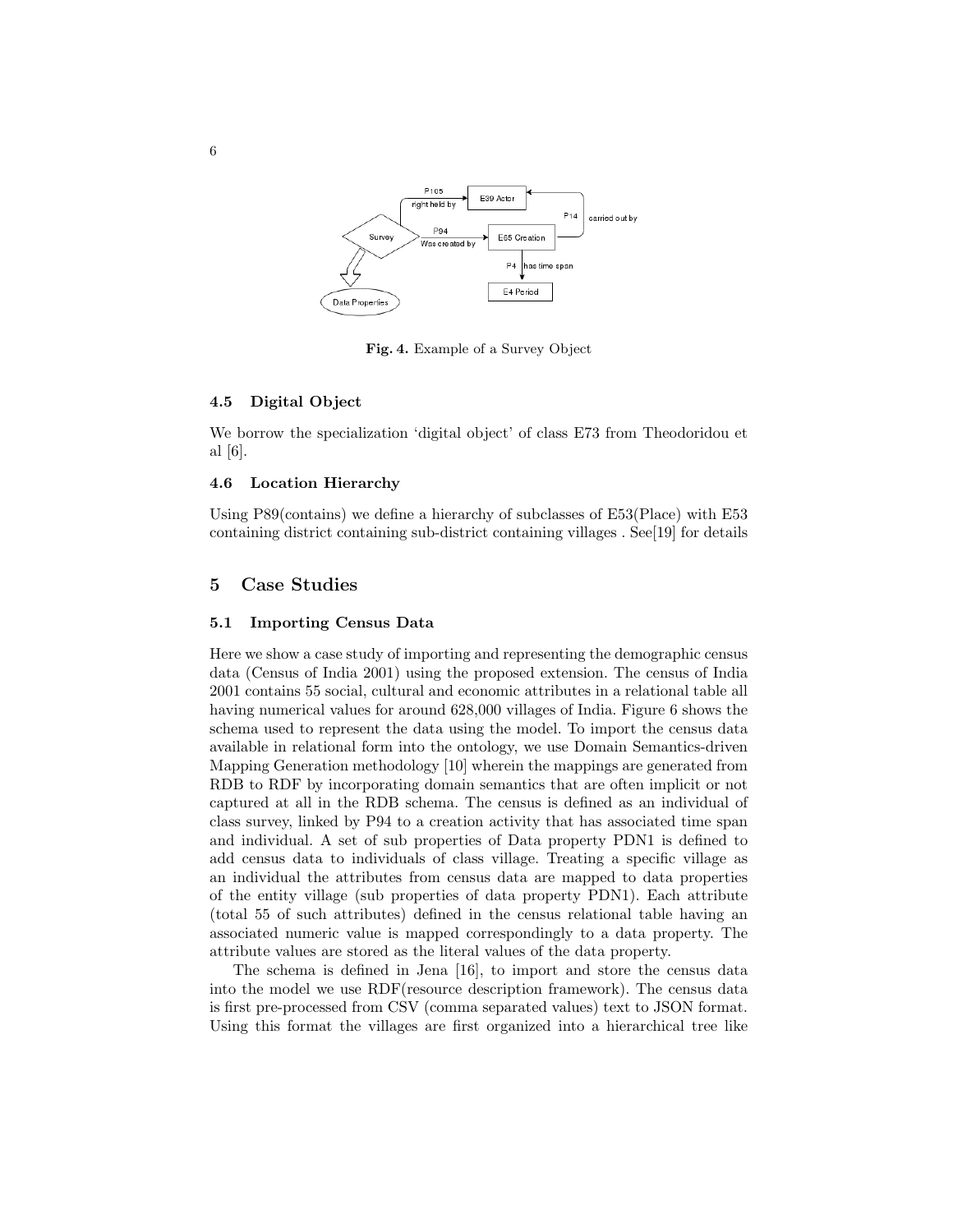

Fig. 5. Census Data Representation

structure with state, district, sub-district and village at different levels. While transforming into RDF form this hierarchy is maintained by use of the property P89(contains). Treating a village as subject of a resource the attributes from census data are mapped to properties in RDF format where each attribute defined in the table is mapped correspondingly to a data property. The attribute values are stored as the literal values of the property. The total number of triples added for the state of Punjab having 25,678 villages are 1,437,968. Refer [19] for detailed explanation.

#### 5.2 Case Study of Ramlila Theatre

Ramlila is a theatrical performance based on the epic Ramayana. Ramlila consists of a series of scenes that include song, narration, recital and dialogue. A semantic graph is constructed for the folk drama of Ramlila wherein the ontological model captures the relationships between different entities and describe knowledge regarding Ramlila. Figure 7 describes concepts of the theatrical form of ramlila captured using the proposed model.

#### 5.3 Cultural Semantic Graph of village Preet Nagar

Using the model we attempt to capture the cultural heritage of Preet Nagar village existing in the Indian state of Punjab. For that purpose, the cultural data is imported through means of extensive surveying. Figure 8 schema shows how a single example each from domains of surveys, tangible cultural object, performative culture are related to the village. The survey questionnaire consists of four tables to be filled up by takers about number and type of architectural locations, ethnographic constitution of village, number and type of artists existing in village and number and type of shops in village. The structure of the data collection tables had to be designed keeping in mind that the vast amount of variance in domain listed has to be captured. For each of the survey table an individual of class survey is declared and the attributes from the relational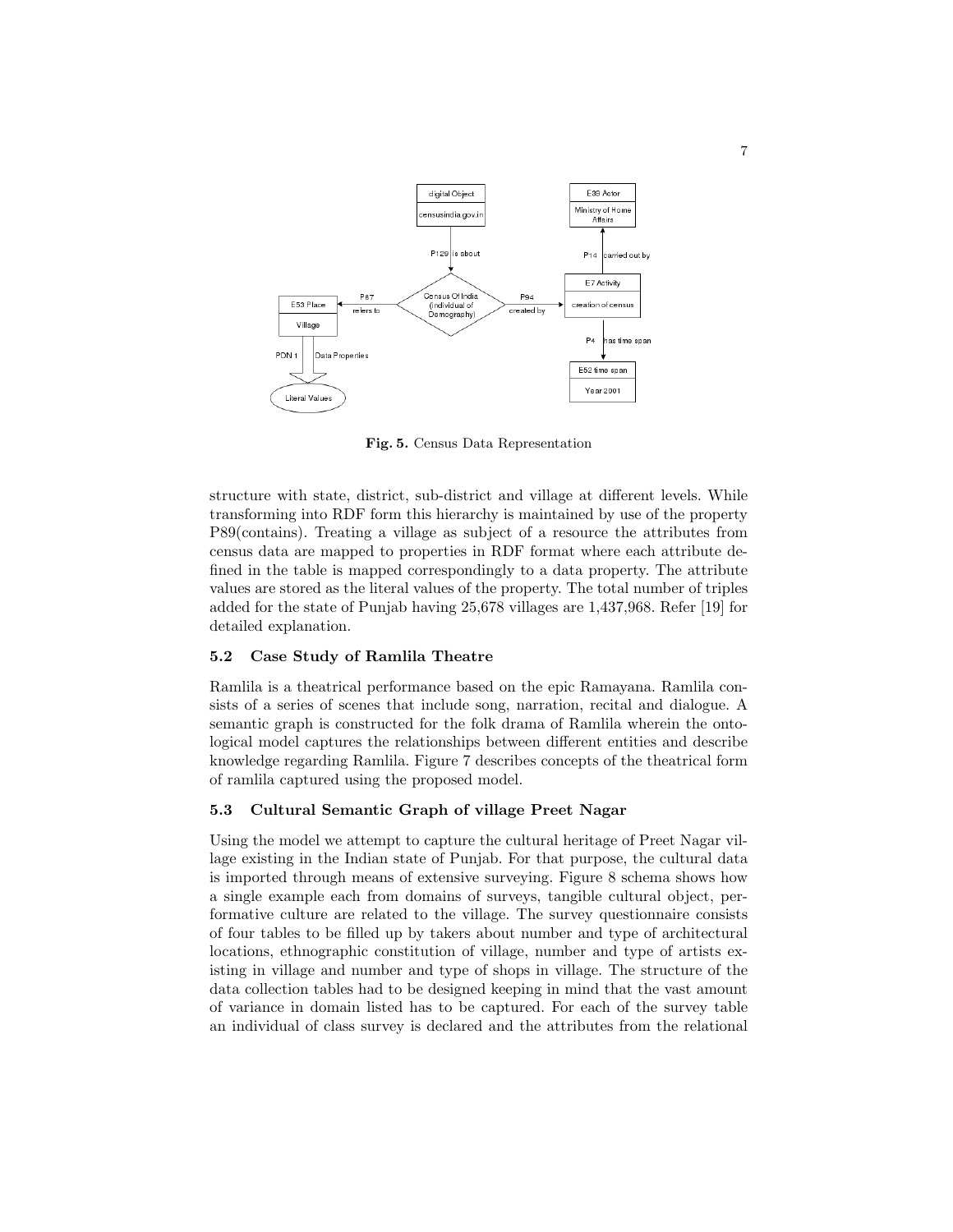

Fig. 6. Ramlila Theatre



Fig. 7. Subsection of Cultural Graph

table are defined as the data type properties of the village. The relation of the village and the survey is represented through property P129 (is subject of). An example of this methodology would be, in ethnographic survey list all religions and castes (jatis) and then ask for numeric values of each existing in the village. However there are more than 3000 castes (jatis) in India [18], asking participants taking surveys to fill up huge tables is not practical, rather it is better to ask for the castes existing in the village only and construct a relational table for capturing that. The ethnographic survey table for a village had only three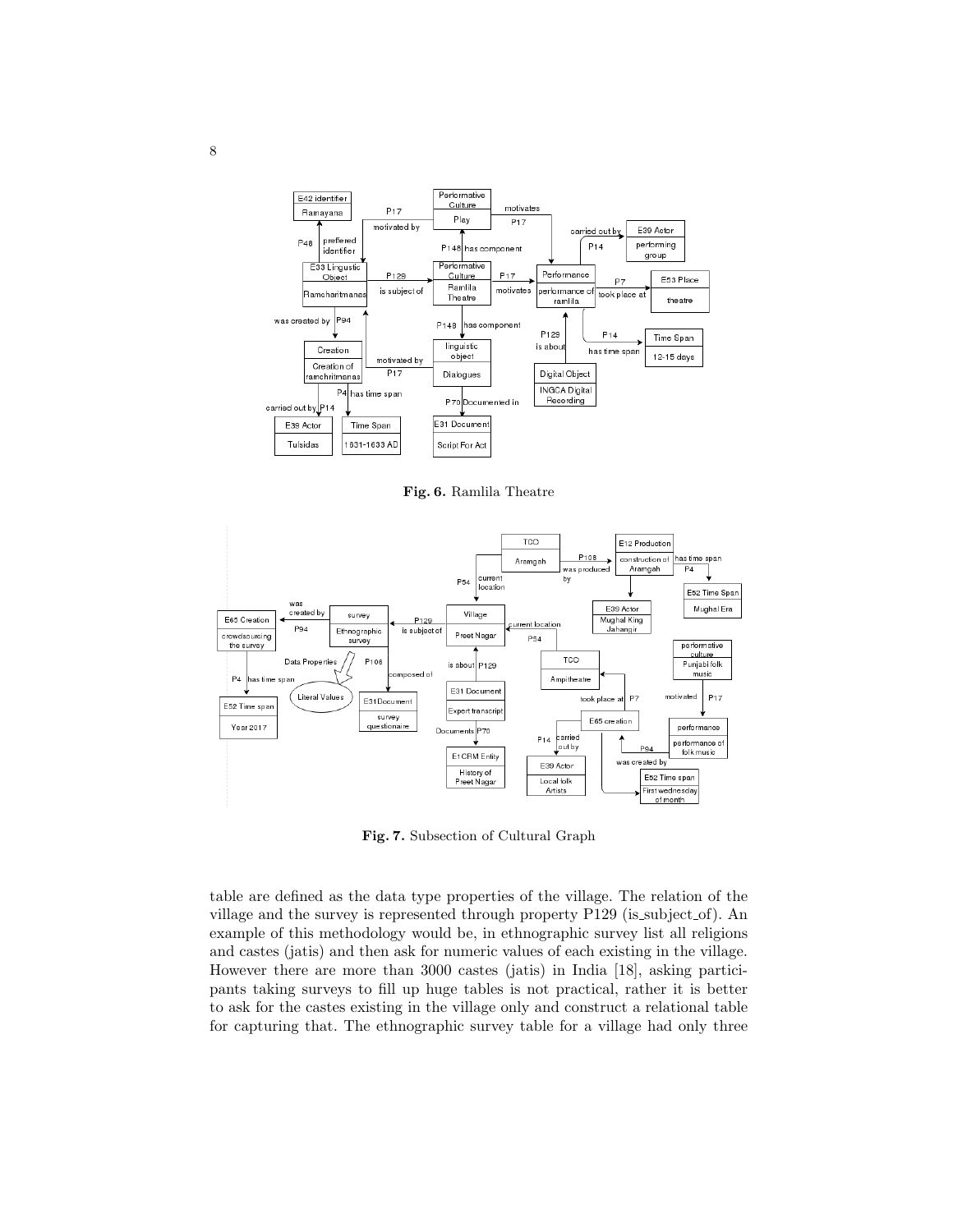



Fig. 8. Conversion Methodology

The tables are converted into RDF triples and imported into the ontology. To convert a table into equivalent RDF form we use blank nodes. A blank node (also called bnode) is a node in an RDF graph representing a resource for which a URI or literal is not given and can be used to describe multi-component resources [16]. The attributes stored in the table are mapped to predicates of blank nodes in RDF ending the chain at a literal value. The path from the village to the literal value describes what the literal value is representing. The process is straightforward and is illustrated in figure 9 which shows a section of the table of ethnographic decomposition and its corresponding model. The URI associated with village is appended by the predicates to generate URIs depicting different ethnographic groups in the village. Using the same methodology for conversion from survey tables to RDF form, we generate RDF triples for tables of type and number of artists, type and number of architectural sites, number and type of shops in the village Preet Nagar.

# 6 Conclusions And Future Work

One of the advantages of using RDF that has been stressed throughout is the way two separate graphs are automatically linked if they share as much as a single common resource node, which can provide insights into how different agents operating in a diverse and vivid cultures interact and manifest themselves. Relying upon expression of history as a series of events with associated time periods and above mentioned process of extracting relations from descriptive texts, a methodology and a use case for constructing a semantic graph of the history of villages are implemented as a prototype. This is yet to be developed further and